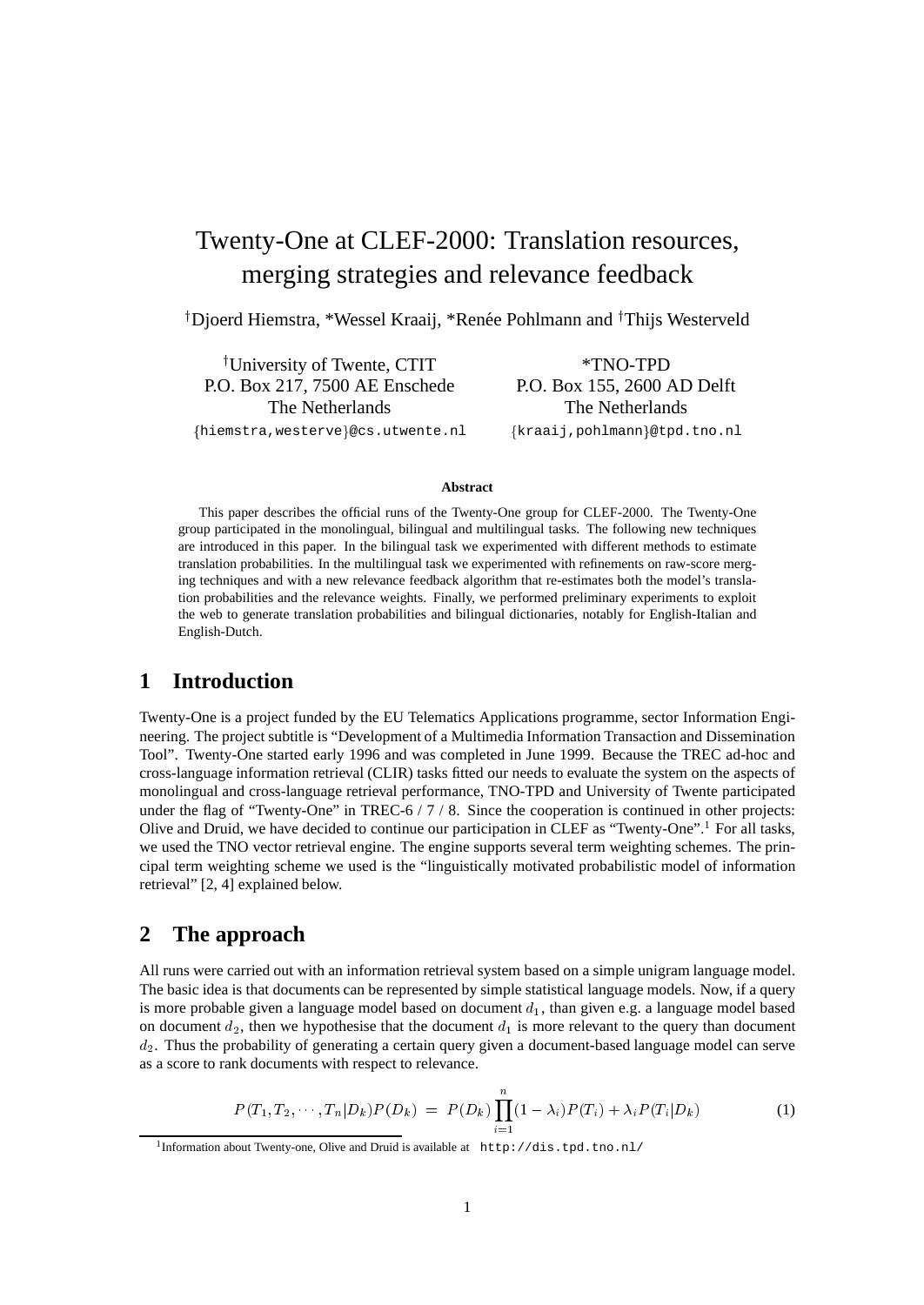Formula 1 shows the basic idea of this approach to information retrieval, where the document-based language model is interpolated with a background language model to compensate for sparseness. In the formula,  $T_i$  is a random variable for the query term on position i in the query  $(1 \le i \le n$ , where n is the query length), which sample space is the set  $\{t^{(0)}, t^{(1)}, \dots, t^{(m)}\}$  of all terms in the collection. The probability measure  $P(T_i)$  defines the probability of drawing a term at random from the collection,  $P(T_i|D_k)$ defines the probability of drawing a term at random from the document; and  $\lambda_i$  defines the importance of each query term. The marginal probability of relevance  $P(D_k)$  might be assumed uniformly distributed over the documents in which case it may be ignored in the above formula.

#### **2.1 A model of cross-language information retrieval**

Information retrieval models and statistical translation models can be integrated into one unifying model for cross-language information retrieval [1, 4]. Let  $S_i$  be a random variable for the source language query term on position <sup>i</sup>. Each document gets a score defined by the following formula.

$$
P(S_1, S_2, \cdots, S_n | D_k) P(D_k) =
$$
  
\n
$$
P(D_k) \prod_{i=1}^n \sum_{j=1}^n P(S_i | T_i = t^{(j)}) ((1 - \lambda_i) P(T_i = t^{(j)}) + \lambda_i P(T_i = t^{(j)} | D_k))
$$
\n(2)

In the formula, the probability measure  $P(S_i | T_i = t^{(j)})$  defines the translation probabilities.

#### **2.2 Translation in practice**

In practice, the statistical translation model will be used as follows. The automatic query formulation process will translate the query  $S_1, S_2, \cdots, S_n$  using a probabilistic dictionary. The probabilistic dictionary is a dictionary that list pairs  $(s, t)$  together with their probability of occurrence, where s is from the sample space of  $S_i$  and t is from the sample space of  $T_i$ . For each  $S_i$  there will be one or more realisations  $t_i$  of  $T_i$ for which  $P(S_i | T_i = t_i) > 0$ , which will be called the possible translations of  $S_i$ . The possible translations should be grouped for each  $i$  to search the document collection, resulting in a structured query.

For instance, suppose the original French query on an English collection is "déchets dangereux", then possible translations of "déchets" might be "waste", "litter" or "garbage", possible translations of "dangereux" might be "dangerous" or "hazardous" and the structured query can be presented as follows.

```
((waste \cup litter \cupqarbaqe), (danqerous \cup hazardous))
```
The product from  $i = 1$  to n (in this case  $n = 2$ ) of equation 2 is represented above by using the comma as is done in the representation of a query of length 2 as  $T_1, T_2$ . The sum from  $j = 1$  to m of equation 2 is represented by displaying only the realisations of  $T_i$  for which  $P(S_i | T_i) > 0$  and by separating those by  $\cup$ . So, in practice, translation takes place during automatic query formulation (query translation), resulting in a structured query like the one displayed above that is matched against each document in the collection. Unless stated otherwise, whenever this paper mentions 'query terms', it will denote the target language query terms: realisations of  $T_i$ . Realisations of  $S_i$ , the source language query terms, will usually left implicit. The combination of the structured query representation and the translation probabilities will implicitly define the sequence of the source language query terms  $S_1, S_2, \cdots, S_n$ , but the actual realisation of the sequence is not important to the system.

#### **2.3 Probability estimation**

The prior probability of relevance  $P(D_k)$ , the probability of term occurrence in the collection  $P(T_i)$  and the probability of term occurrence in the relevant document  $P(T_i|D_k)$  are defined by the collection that is searched. For the evaluations reported in this paper, the following definitions were used, where  $tf(t, k)$ denotes the number of occurrences of the term t in the document k, and  $df(t)$  denotes the number of documents in which the term <sup>t</sup> occurs. Equation 3 is the definition used for the unofficial "document length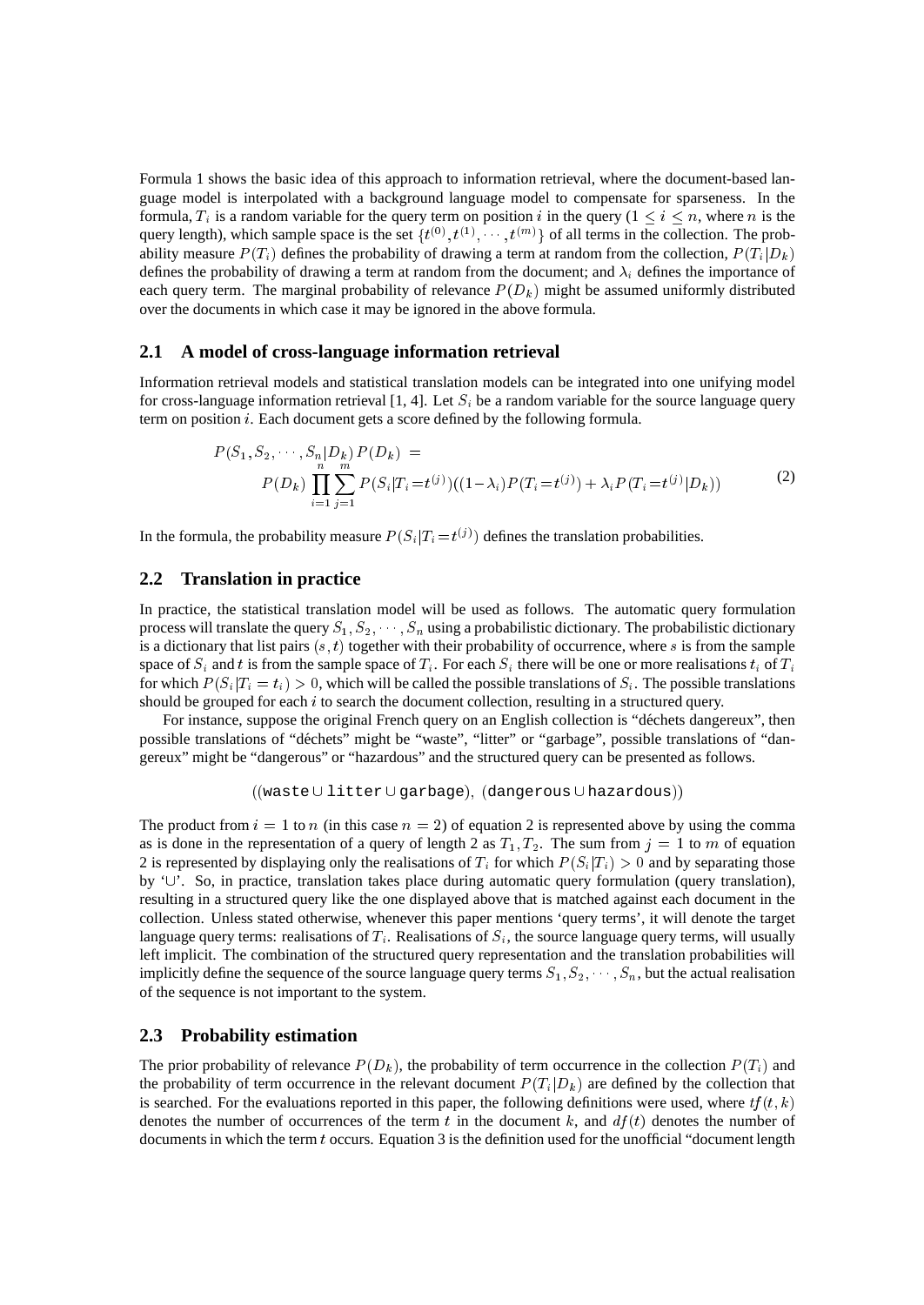normalisation" runs reported in section 5.

$$
P(D_k) = \frac{\sum_t tf(t, k)}{\sum_{t, d} tf(t, d)}
$$
\n(3)

$$
P(T_i = t_i | D_k) = \frac{tf(t_i, k)}{\sum_t tf(t, k)}
$$
\n
$$
(4)
$$

$$
P(T_i = t_i) = \frac{df(t_i)}{\sum_t df(t)} \tag{5}
$$

The translation probabilities  $P(S_i | T_i)$  and the value of  $\lambda_i$ , however, are unknown. The collection that is searched was not translated, or if it was translated, the translations are not available. Translation probabilities should therefore be estimated from other data, for instance from a parallel corpus. The value of  $\lambda_i$ determines the importance of the source language query term. If  $\lambda_i = 1$  then the system will assign zero probability to documents that do not contain any of the possible translations of the original query term on position <sup>i</sup>. In this case, a possible translation of the source language term is mandatory in the retrieved documents. If  $\lambda_i = 0$  then the possible translations of the original query term on position i will not affect the final ranking. In this case, the source language query term is treated as if it were a stop word. For ad-hoc queries, it is not known which of the original query terms are important and which are not important and a constant value for each  $\lambda_i$  is taken. The system's default value is  $\lambda_i = 0.3$ .

#### **2.4 Implementation**

Equation 2 is not implemented as is, but instead it is rewritten into a weighting algorithm that assigns zero weight to terms that do not occur in the document. Filling in the definitions of equation 3, 4 and 5 in equation 2 results in the following formula. The probability measure  $P(S_i | T_i = t^{(j)})$  will be replaced by the translation probability estimates  $\tau_i(j)$ .

$$
P(D_k, S_1, S_2, \cdots, S_n) = \frac{\sum_t tf(t, k)}{\sum_{t, d} tf(t, d)} \prod_{i=1}^n \sum_{j=1}^m \tau_i(j)((1 - \lambda_i) \frac{df(t^{(j)})}{\sum_t df(t)} + \lambda_i \frac{tf(t^{(j)}, k)}{\sum_t tf(t, k)})
$$

The translation probabilities can be moved into the inner sum. As summing is associative and commutative, it is not necessary to calculate each probability separately before adding them. Instead, respectively the document frequencies and the term frequencies of the disjuncts can be added beforehand, properly multiplied by the translation probabilities. Only  $\lambda_i$  in the big sum is constant for every addition and can therefore be moved outside the sum, resulting in:

$$
P(D_k, S_1, S_2, \cdots, S_n) = \frac{\sum_{t} tf(t, k)}{\sum_{t, d} tf(t, d)} \prod_{i=1}^{n} ((1 - \lambda_i) \frac{\sum_{j=1}^{m} \tau_i(j) df(t^{(j)})}{\sum_{t} df(t)} + \lambda_i \frac{\sum_{j=1}^{m} \tau_i(j) tf(t^{(j)}, k)}{\sum_{t} tf(t, k)})
$$

Using simple calculus (see e.g. [3]), the probability measure can now be rewritten into a term weighting algorithm that assigns zero weight to non-matching terms, resulting in equation 6. The formula ranks documents in exactly the same order as equation 2.

$$
P(D_k, S_1, S_2, \cdots, S_n) \propto \log(\sum_t tf(t, k)) + \sum_{i=1}^n \log(1 + \frac{\lambda_i (\sum_{j=1}^m \tau_i(j)tf(t^{(j)}, k)) \sum_t df(t)}{(1 - \lambda_i)(\sum_{j=1}^m \tau_i(j)df(t^{(j)})) \sum_t tf(t, k)})
$$
(6)

Equation 6 is the algorithm implemented in the TNO retrieval engine. It contains a weighted sum of respectively the term frequencies and the document frequencies where the weights are determined by the translation probabilities  $\tau_i(j)$ . Unweighted summing of frequencies was used before for on-line stemming in [5] in a vector space model retrieval system.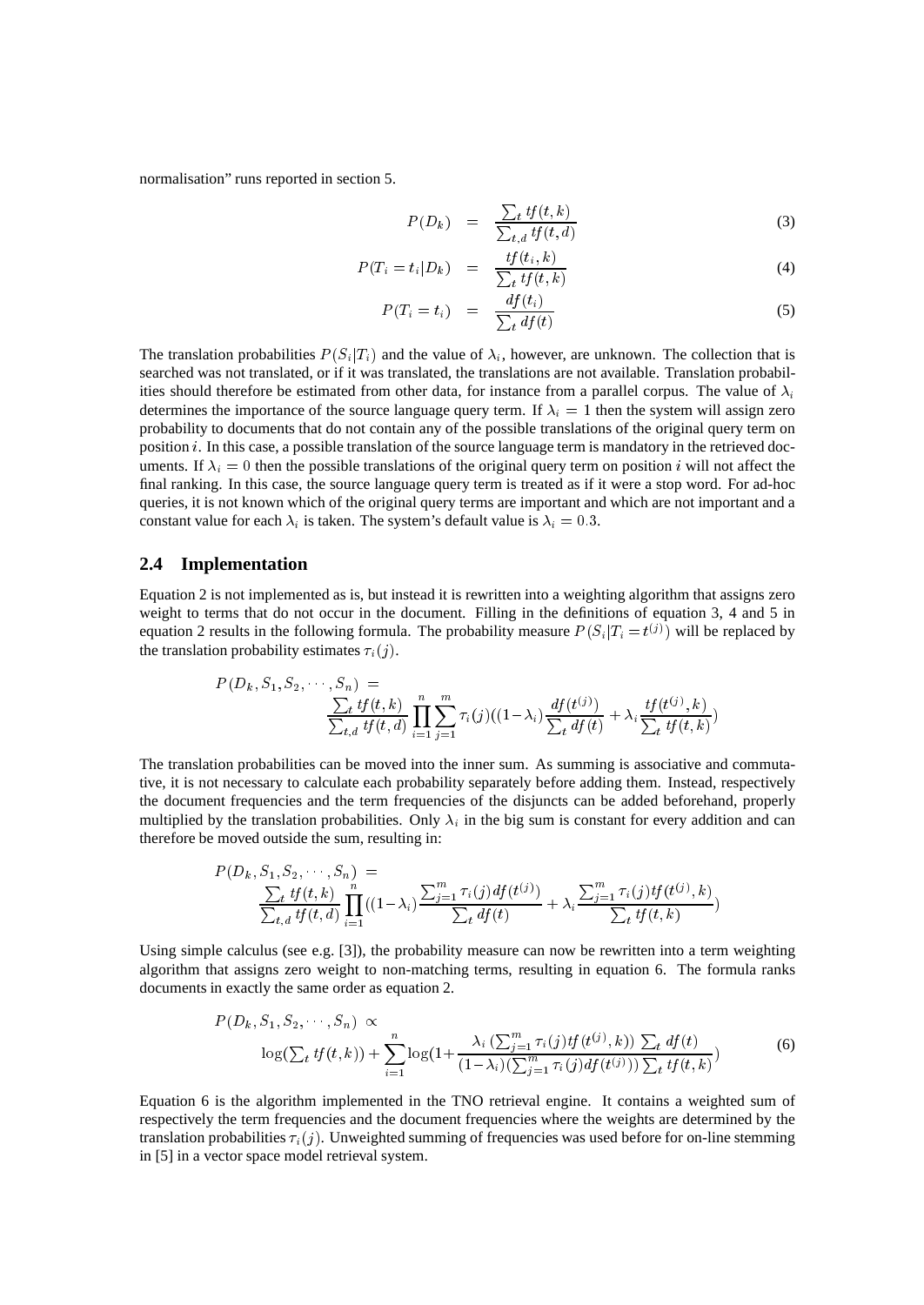The model does not require the translation probabilities  $\tau_i(j)$  to sum up to one for each i, since they are conditioned on the target language query term and not on the source language query term. Interestingly, for the final ranking it does not matter what the actual sum of the translation probabilities is. Only the relative proportions of the translations define the final ranking of documents. This can be seen by  $\tau_i(i)$ which occurs in the numerator and in the denominator of the big fraction in equation 6.

#### **2.5 A Relevance feedback method for cross-language retrieval**

This paper introduces a new relevance feedback method for cross-language information retrieval. If there were some known relevant documents, then the values of  $\tau_i(j)$  and  $\lambda_i$  could be re-estimated from that data. The idea is the following. Suppose there are three known relevant English documents to the French query "déchets dangereux". If two out of three documents contain the term "waste" and none contain the terms "litter" and "garbage" then this is an indication that "waste" is the correct translation and should be assigned a higher translation probability than 'litter" and "garbage". If only one of the three known relevant document contains one or more possible translations of "dangereux" then this is an indication that the original query term "déchets" is more important (possible translations occur in more relevant documents) than the original query term "dangereux" and the value of  $\lambda_i$  should be higher for "déchets" than for "dangereux".

The actual re-estimation of  $\tau_i(j)$  and  $\lambda_i$  was done by iteratively applying the EM-algorithm defined by the formulas in equation 7. In the algorithm,  $\tau_i(j)^{(p)}$  and  $\lambda_i^{(p)}$  denote the values on the pth iteration and r denotes the number of known relevant documents. The values are initialised with the translation probabilities from the dictionary and with  $\lambda_i^{(0)} = 0.3$ . The re-estimation formulas should be used simultaneously for each  $p$  until the values do not change significantly anymore.

$$
\tau_i(j)^{(p+1)} = \frac{1}{r} \sum_{k=1}^r \frac{\tau_i(j)^{(p)} \left( (1 - \lambda_i^{(p)}) P(T_i = t^{(j)}) + \lambda_i^{(p)} P(T_i = t^{(j)} | D_k) \right)}{\sum_{l=1}^m \tau_i(l)^{(p)} \left( (1 - \lambda_i^{(p)}) P(T_i = t^{(l)}) + \lambda_i^{(p)} P(T_i = t^{(l)} | D_k) \right)}
$$
\n
$$
\lambda_i^{(p+1)} = \frac{1}{r} \sum_{k=1}^r \frac{\lambda_i^{(p)} \left( \sum_{l=1}^m \tau_i(l)^{(p)} P(T_i = t^{(l)} | D_k) \right)}{\sum_{l=1}^m \tau_i(l)^{(p)} \left( (1 - \lambda_i^{(p)}) P(T_i = t^{(l)}) + \lambda_i^{(p)} P(T_i = t^{(l)} | D_k) \right)}
$$
\n(7)

The re-estimation of  $\tau_i(j)$  and  $\lambda_i$  was done from 'pseudo-relevant' documents. First the top 10 documents were retrieved using the default values of  $\tau_i(j)$  and  $\lambda_i$  and then the feedback algorithm was used on these documents to find the new values. The actual algorithm implemented was a variation of equation 7 of the form:  $(1/(r+1))$  (default value  $+\sum_{k=1}^{r}$ ...) to avoid that e.g.  $\lambda_i = 1$  after re-estimation.

### **3 Translation resources**

As in previous years we applied a dictionary based query translation approach. The translations were based on the VLIS lexical database of Van Dale publishers [2]. Because VLIS currently lacks translations into Italian, we used two other resources: i) the Systran web based MT engine ii) a probabilistic lexicon based a parallel web corpus. The next section will describe the construction of this new resource in more detail.

#### **3.1 Parallel web corpora**

We developed three parallel corpora based on web pages in close cooperation with RALI, Université de Montréal. RALI already had developed an English-French parallel corpus of web pages, so it seemed interesting to investigate the feasibility of a full multilingual system based on web derived lexical resources only. We used the PTMiner tool [7] to find web pages which have a high probability to be translations of each other. The mining process consists of the following steps:

- 1. Query a web search engine for web pages with a hyperlink anchor text "English version" and respective variants.
- 2. (For each web site) Query a web search engine for all web pages on a particular site.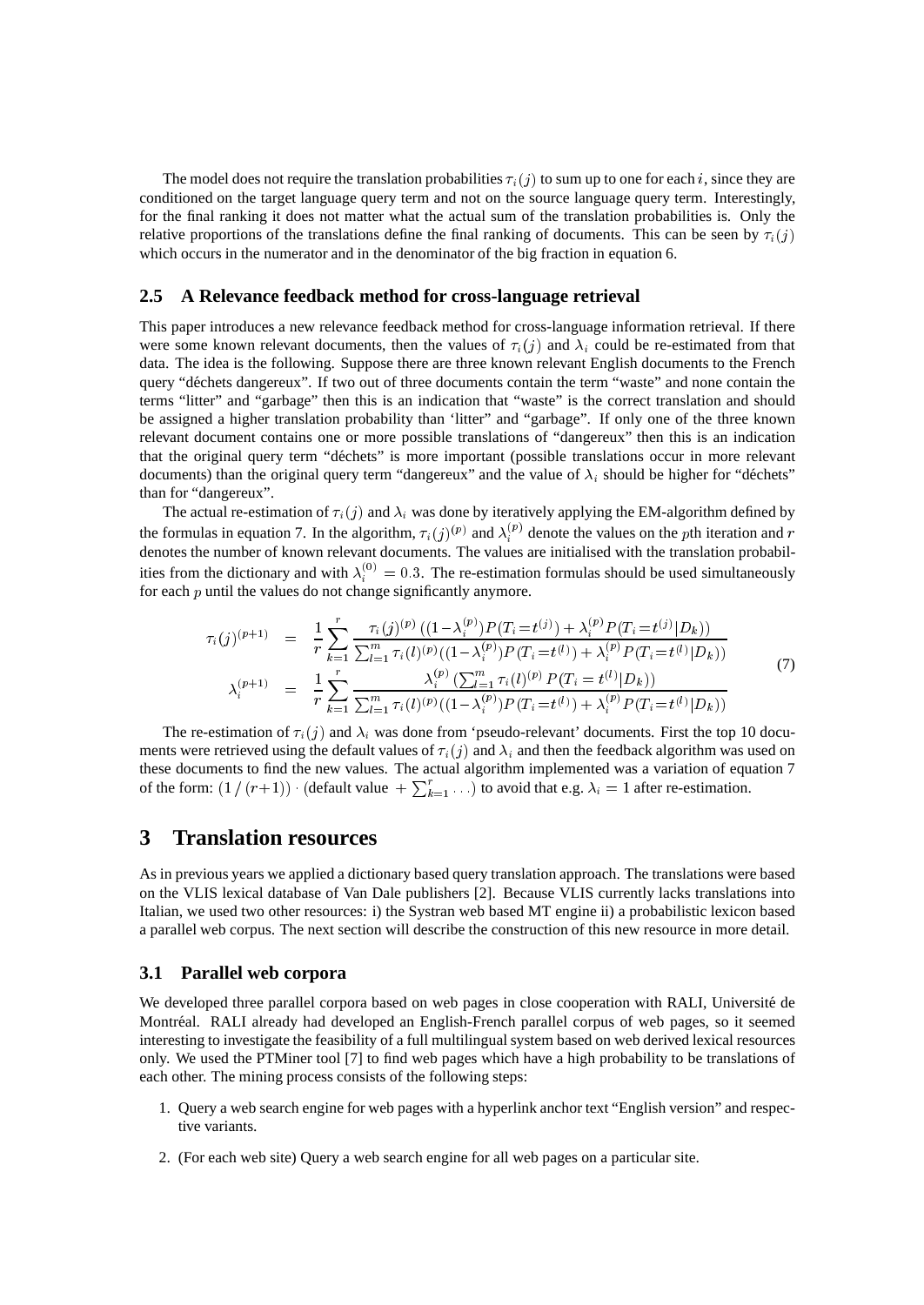- 3. (For each web site) Try to find pairs of path names that match certain patterns, e.g.: /department/tt/english/home.html and /department/tt/italian.html.
- 4. (For each pair) download web pages, perform a language check using a probabilistic language classifier, remove pages which are not positively identified as being written in a particular language.

The mining process was run for three language pairs and resulted in three modest size parallel corpora. Table 1 lists sizes of the corpus during intermediate steps. Due to the dynamic nature of the web, a lot of pages that have been indexed, do not exist anymore. Sometimes a site is down for maintenance. Finally a lot of pages are simply place holders for images and are discarded by the language identification step.

| language | nr of web sites | nr of candidate pages | nr of candidate pairs | retrieved + cleaned pairs |
|----------|-----------------|-----------------------|-----------------------|---------------------------|
| EN-IT    | 3651            | 1053649               | 23447                 | 4768                      |
| EN-DE    | 3817            | 1828906               | 33577                 | 5743                      |
| EN-NL    | 3004            | 170082                | 24738                 | 2907                      |

Table 1: Intermediate sizes during corpus construction

These parallel corpora have been used in different ways: i) to refine the estimates of translation probabilities of a dictionary based translation system (corpus based probability estimation) ii) to construct simple statistical translation models (IBM model 1) [7]. The former application will be described in more detail in Section 5.2 the latter in Section 5.3. The translation models for English-Italian and English-German, complemented with an already existing model for English-French formed also the basis for a full corpus based translation multilingual run which is described elsewhere in this volume [6].

# **4 Merging intermediate runs**

Our strategy to multilingual retrieval is to translate the query into the document languages, perform separate language specific runs and merge the results into a single result file. In previous CLIR evaluations, we compared different merging strategies:

**round robin** Here the idea is that document scores are not comparable across collections, because we are basically ignorant about the distribution of relevant documents in the retrieved lists, round robin assumes that these distributions are similar across languages.

**raw score** This type of merging assumes that document scores are comparable across collections.

**rank based** It has been observed that the relationship between probability of relevance and the log of the rank of a document can be approximated by a linear function, at least for a certain class of IR systems. If a training collection is available, one can estimate the parameters of this relationship by applying regression. Merging can subsequently be based on the estimated probability of relevance. Note that the actual score of a document is only used to rank documents, but that merging is based on the rank, not on the score.

The new CLEF multilingual task is based on a new document collection which makes it hard to compute reliable estimates for the linear parameters; a training set is not available. A second disadvantage of the rank based merging strategy is that the linear function generalises across topics. Unfortunately in the multilingual task, the distribution of relevant documents over the subcollections is quite skewed. All collections have several (differing) topics without relevant documents, so applying a rank based merging strategy would hurt the performance for these topics, because the proportion of retrieved documents in every collection is the same for every topic.

The raw score merging strategy (which proved succesful last year) does not need training data and also does not suffer from the equal proportions strategy. Unfortunately, usually scores are not totally compatible across collections. We have tried to identify factors which cause these differences. We have applied two normalization techniques. First of all we treat term translations as a weighted concept vector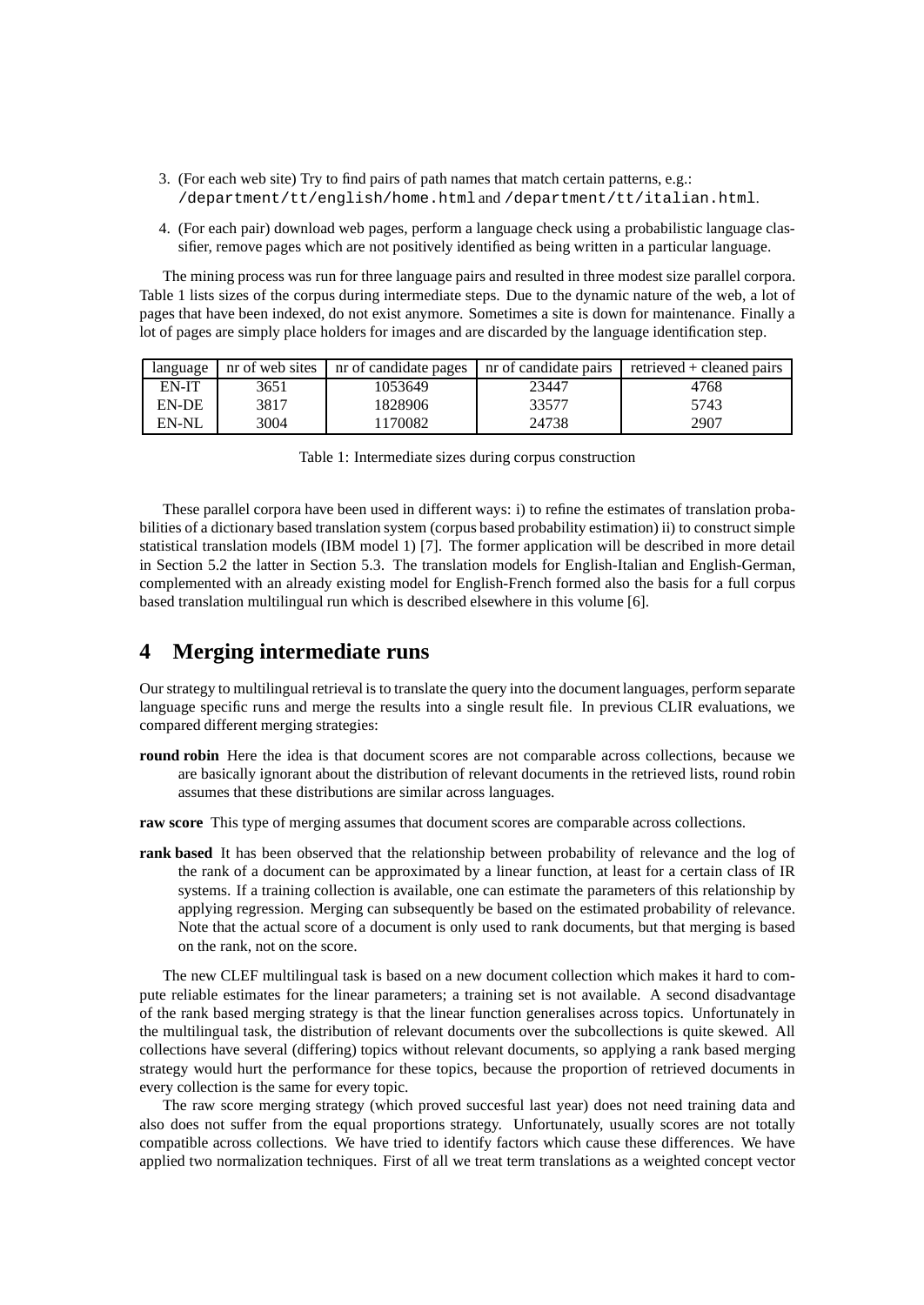(cf. section 2). That means that we can normalise scores across topics by dividing the score by the query length. This amounts to computing the geometric avarage of probabilities per query concept. Secondly, we have observed that collection size has a large influence on the occurence probability estimates  $P(T_i|C)$ because the probability of rare terms is inversely proportional to the collection size.



Figure 1: Probability estimates vs collection size

Figure 4 shows the probability estimates of a sample of words of 1 document when we add more documents to the collection. The occurrence probability of common words stabilises fast when the collection size increases. The more rare a word is however, the higher is the degree of overestimation of its occurrence probability. This effect is a consequence of the sparse data problem. In fact, a small collection will never yield correct term occurrence probability estimates.

The collection-size dependency of collection-frequency (or global term frequency) estimates has a direct influence on the distribution of document scores for a particular query. When the collection is small, the scores will be lower than the scores on a large collection. This is due to the fact that the score we study is based on the maximum likelihood ratio. So the median of the distribution of document scores for a particular topic (set) is inversely related with the collection size. Thus when we use the raw scores of different subcollections as a basis for merging, large collections will be favoured.

We hypothesised that we could improve the merging process, if we could correct the estimates for their dependence on the collection size. Suppose we have just two collections with a different size (and different language):  $C_1, C_2$  with vocabulary size  $V_1, V_2$  and number of tokens  $T_1, T_2$  respectively, with  $T_1 \ll T_2$ . Now we could try to either extrapolate the term occurrence probability estimates on collection  $C_1$  to a hypothetical collection with  $T_2$  tokens or try to 'downscale' the term occurrence probability estimates of a term from  $C_2$  to vocabulary size  $V_1$ .

The first option seems cumbersome, because we have hardly information to guide the extrapolation process. The second option, trying to adapt the estimates of the large collection to the small collection, seems more viable. The idea is to adapt the probability estimates of rare terms in such a way, that they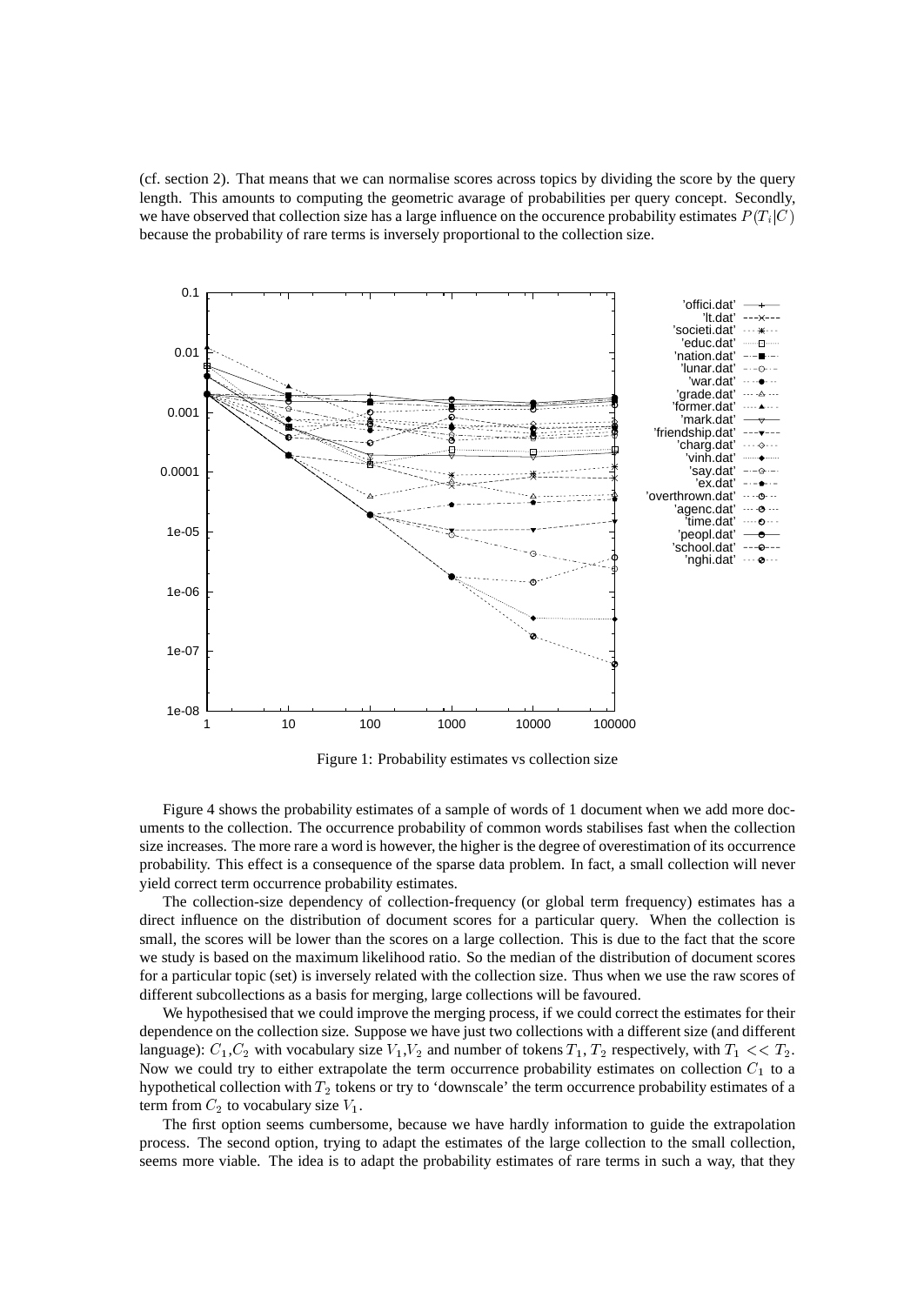will become 'compatible' with the estimates on the small collection. As shown in figure 4 the estimates of frequent terms stabilise soon. Our idea is to construct a mapping function which maps the probability estimates to the small collection domain. The mapping function has the following requirements: a probability  $1/T_2$  has to be mapped to  $1/T_1$ . So the probability is multiplied by the factor  $T_2/T_1$  and probabilities p larger than  $1/T_2$  will be multiplied by a factor which decreases for larger p. In fact we only want very small changes for  $p > 10^{-3}$ . A function which meets these properties is the polynomial  $f(x) = x - ax^2$  (where  $x = log(p)$  and  $a = \frac{T_2 - T_1}{T_2^2}$ ). Because we have re-estimated the probabilities, one would expect that the probabilities have to be re-normalised (  $p(t_i) = p(t_i) / \sum_{i}^{V_2} p(t_i)$  ). However, this has the result that all global probabilities (also those of relatively frequent words) are increased, which will increase the score of all documents, i.e. will have the opposite effect of what we want. So we decide not to re-normalise, because a smaller corpus would also have a smaller vocabulary, which would compensate for the increase in probability mass which is a result of the transformation.

# **5 Results**

#### **5.1 Monolingual runs**

We indexed the collections in the 4 languages separately. All documents were lemmatised using the Xelda morphological toolkit from Xerox XRCE and stopped with language specific stoplists. For German, we splitted compounds and added both the full compound and its parts to the index. This strategy is motivated by our experience with a Dutch corpus (Dutch is also a compounding language) [8] and tests on the TREC CLIR test collection. Table 2 shows the results of the monolingual runs, runs in bold are judged runs, runs in italic font are unofficial runs (mostly post-hoc). The table also lists the proportion of documents which has been judged. The standard runs include fuzzy lookup of unknown words. The expand option adds close orthographical variants for every query term. The official runs were done without document length normalisation defined by equation 3.

| run name              | avp    | above median | description           | % $j@1000$ | $\%$ i@100 | % $j@10$ |
|-----------------------|--------|--------------|-----------------------|------------|------------|----------|
| tnoutdd1              | 0.3760 |              | standard              | 18.64      | 79.05      | 100      |
| tnoutdd2              | 0.3961 | 28/37        | $+$ expand            | 18.72      | 81.22      | 100      |
| tnoutdd2l             | 0.3968 |              | +length normalisation | 18.58      | 78.22      | 97.50    |
| <i>tnoutff1</i>       | 0.4551 |              | standard              | 16.13      | 79.42      | 100      |
| tnoutff2              | 0.4471 | 18/34        | $+$ expand            | 16.21      | 80.88      | 100      |
| $t$ <i>nout</i> $f2l$ | 0.4529 |              | +length normalisation | 16.00      | 77.88      | 97.50    |
| <i>tnoutii1</i>       | 0.4677 |              | standard              | 16.59      | 78.92      | 100      |
| tnoutii2              | 0.4709 | 18/34        | $+$ expand            | 16.67      | 80.33      | 100      |
| tnoutii2l             | 0.4808 |              | +length normalisation | 16.66      | 77.25      | 98       |
| tnoutee01i            | 0.4200 |              | standard              | 17.81      | 71.10      | 100      |
| tnoutee01             | 0.4169 |              | $+$ expand            | 17.84      | 70.75      | 99.75    |
| tnoutee011            | 0.4273 |              | +length normalisation | 17.82      | 69.30      | 98.00    |

Table 2: Results of the monolingual runs

The first thing that strikes us, is that the pool depth is 50, contrary to what has been practice in TREC in which the top 100 documents are judged for relevance. Section 5.4 analyses the CLEF collection further. Length normalisation usually gives a modest improvement in average precision. The 'expand' option was especially effective for German. The reason is probably that compound parts are not always properly lemmatised by the German morphology. Especially the German run performs well with 28 out of 37 topics above average. This relatively good performance is probably due to the morphology, which includes compound splitting.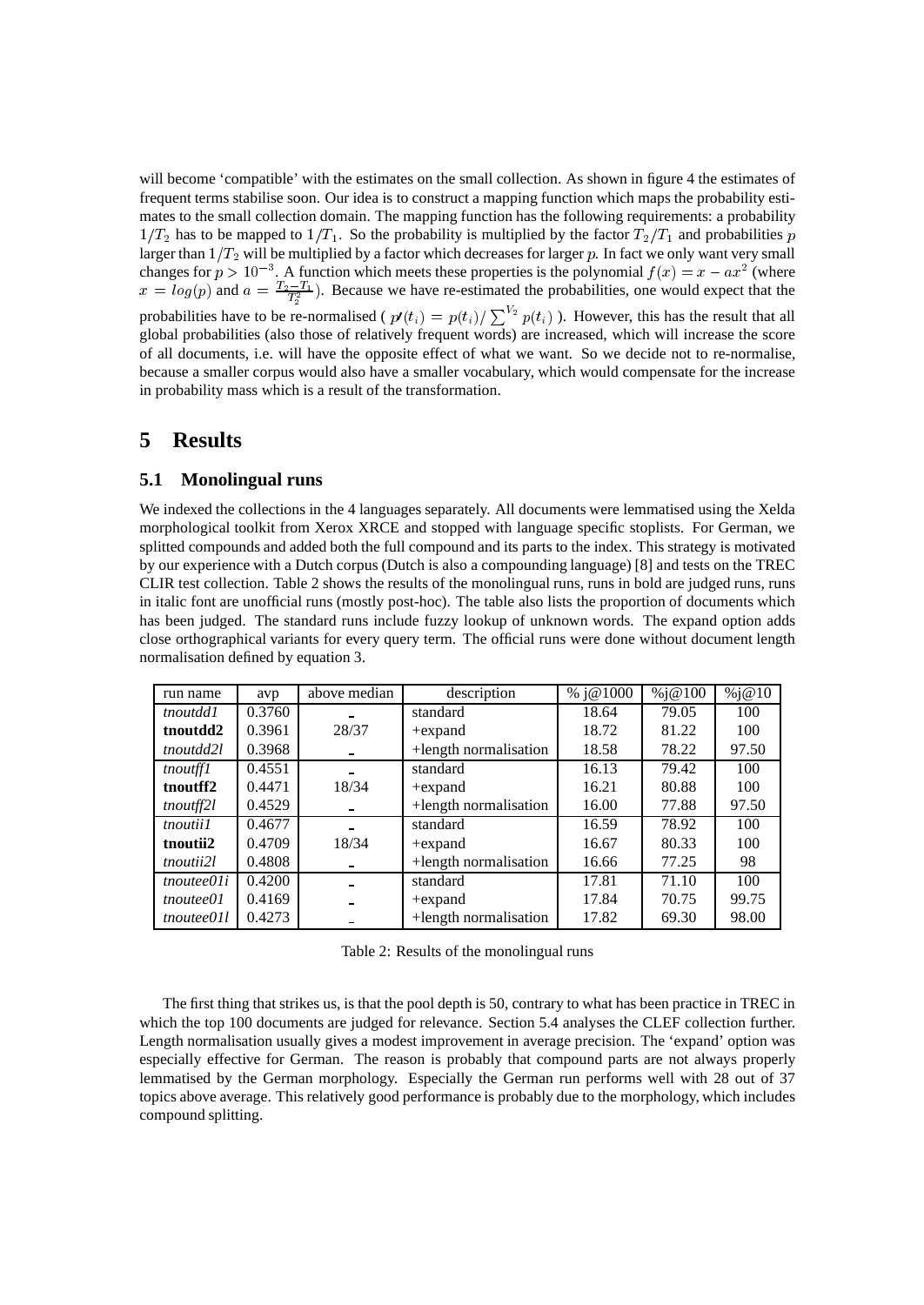### **5.2 Bilingual runs**

Table 3 lists the results of the bilingual runs. All runs use Dutch as a query language. The base run of 0.3069 can be improved by several techniques: a higher lambda, document length normalisation or Porter stemming instead of dictionary based stemming. The latter can be explained by the fact that Porter's algorithm is an aggressive stemmer that also removes most of the derivational affixes. This is usually beneficial to retrieval performance. The experiment with corpus based frequencies yielded disappointing results. We first generated topic translations in a standard fashion based on VLIS. Subsequently we replaced the translation probabilities  $P(w_{NL}|w_{EN})$  by rough corpus based estimates. We simply looked up all English sentences which contained the translation and determined the proportion of the corresponding (aligned) Dutch sentences that contained the original Dutch query word. If the pair was not found, the original probability was left unchanged. Unfortunately a lot of the query terms and translations were not found in the aligned corpus, because they were lemmatised whereas the corpus was not lemmatised. At least this mismatch did hurt the estimates. The procedure resulted in high translation probabilities for words that did not occur in the corpus and low probabilities for words that did occur.

| run name               | avp    | above median | description                      |
|------------------------|--------|--------------|----------------------------------|
| tnoutne1               | 0.3069 | 27/33        | standard                         |
| tnoutne <sub>ll</sub>  | 0.3278 |              | $+$ doclen norm                  |
| <i>tnoutnelp</i>       | 0.3442 |              | $+\lambda = 0.7$                 |
| tnoutne2               | 0.2762 | 25/33        | corpus frequencies               |
| tnoutne3-stem          | 0.3366 |              | Porter stemmer +doclen norm      |
| tnoutne4               | 0.2946 | 20/33        | pseudo relevance feedback (PRF)  |
| $t$ <i>noutne4-fix</i> | 0.3266 |              | PRF bugfix +doclen norm, Porter  |
| tnoutne4-retro         | 0.4695 |              | retrospective relevance feedback |

Table 3: Results of the bilingual runs

The pseudo relevance feedback runs were done with the experimental language models retrieval engine at the University of Twente, using an index based on the Porter stemming algorithm. The run tagged with *tnoutne3-stem* is the baseline run for this system. The official pseudo relevance feedback run used the top 10 documents retrieved to re-estimate relevance weights and translation probabilities, but turned out to contain a bug. The unofficial fixed run *tnoutne4-fix* performs a little bit worse than the baseline. The run *tnoutne4-retro* uses the relevant documents to re-estimate the probabilities retrospectively (see e.g. [9]). This run reaches an impressive performance of 0.4695 average precision, much higher even than the best monolingual English run. This indicates that the algorithm might be helpful in an interactive setting where the user's feedback is used to retrieve a new, improved, set of documents. Apparently, the top 10 retrieved contains too much noise to be useful for the re-estimation of the model's parameters.

#### **5.3 Multilingual runs**

Table 4 shows that our best multilingual run was a run with Dutch as a query language. This is on one hand surprising (because this run is composed of 4 bilingual runs instead of 3 for the  $EN \rightarrow X$  run. But the translation is based on the VLIS lexical database which is built on lexical relations with Dutch as a source language. Thus the translations in the  $NL \rightarrow X$  case are much cleaner than the  $EN \rightarrow X$  case. In the latter case, Dutch serves as a pivot language. On the other hand, the  $NL \rightarrow IT$  translation is quite cumbersome. We first used Xelda to translate the Dutch queries to English stopped and lemmatised files. These files were subsequently translated by Systran.

Another interesting point is that the intermediate bilingual run based on the parallel web corpus performed quite well, with an average precision of 0.2750 versus 0.3203 of Systran. The translation of this run is based on a translation model trained on the parallel web corpus. The English topics were simply stopped and translated by the translation model. We took the most probable translation and used that as Italian query. We plan to experiment with a more refined approach where we import the translation probabilities into structured queries.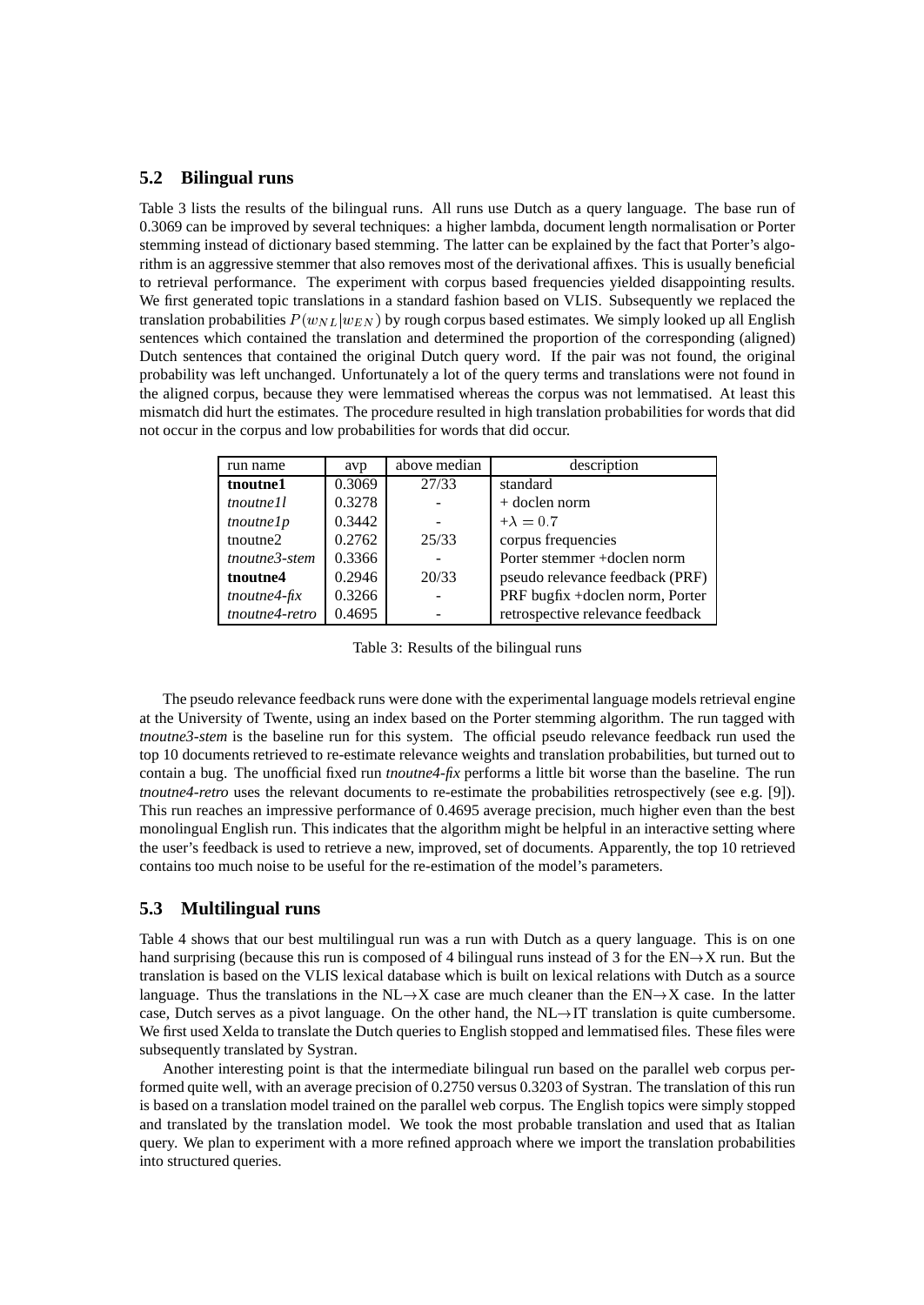| run name          | avp    | above median | description             |
|-------------------|--------|--------------|-------------------------|
| $t$ noutex $1$    | 0.2214 | 25/40        | baseline run            |
| tnoutex2          | 0.2165 | 26/40        | merged                  |
| $t$ noute $x2f$   | 0.2219 |              | fixed                   |
| $t$ noutex $3$    | 0.1960 | 25/40        | Web based EN-IT lexicon |
| $t_{\rm noutnx1}$ | 0.2256 | 23/40        | query language is Dutch |

Table 4: Results of the  $X \to EN, FR, DE, IT$  runs

### **5.4 The CLEF collection**

This section reports on some of the statistics of the CLEF collection and compares it to the TREC crosslanguage collection. Table 5 lists the size, number of judged documents, number of relevant documents and the judged fraction, which is the part of the collection that is judged per topic.

| collection | total   | judged | relevant | no hits                 | judged   |
|------------|---------|--------|----------|-------------------------|----------|
|            | docs.   | docs.  | docs.    | in topic                | fraction |
| english    | 110,250 | 14.737 | 579      | 2, 6, 8, 23, 25, 27, 35 | 0.0033   |
| french     | 44,013  | 8.434  | 528      | 2, 4, 14, 27, 28, 36    | 0.0048   |
| german     | 153,694 | 12,283 | 821      | 2, 28, 36               | 0.0020   |
| italian    | 58,051  | 8.112  | 338      | 3, 6, 14, 27, 28, 40    | 0.0035   |
| total      | 366,008 | 43,566 | 2,266    |                         | 0.0022   |

Table 5: CLEF collection statistics, 40 topics (1-40)

| collection | total   | judged | relevant | no hits                    | judged   |
|------------|---------|--------|----------|----------------------------|----------|
|            | docs.   | docs.  | docs.    | in topic                   | fraction |
| english    | 242,866 | 18.783 | 2,645    | 26, 46, 59, 63, 66, 75     | 0.0014   |
| french     | 141,637 | 11,881 | 1,569    | 76                         | 0.0015   |
| german     | 185,099 | 8,656  | 1,634    | 26, 60, 75, 76             | 0.0008   |
| italian    | 62.359  | 7.396  | 671      | 26, 44, 51, 60, 63, 75, 80 | 0.0021   |
| total      | 631,961 | 46.716 | 6,519    |                            | 0.0013   |

Table 6: TREC collection statistics, 56 topics (26-81)

Table 6 lists the same information for the TREC collection. The collections are actually quite different. First of all, the CLEF collection is almost half the size of the TREC collection and heavily biased towards German and English documents. Although the CLEF organisation decided to judge only the top 50 of documents retrieved and not the top 100 documents retrieved as in TREC, the number of documents judged per topic is only a little lower for the CLEF collection: about 814 documents per topic vs. 834 for TREC. Given the fact that the 56 TREC topics were developed over a period of two years and the CLEF collection has 40 topics already, the organisation actually did more work this year compared to pervious years. Another striking difference is the number of relevant documents per topic, only 57 for CLEF and 116 for TREC. This might actually make the decision to only judge the top 50 of runs not that harmful for the usefulness of the CLEF evaluation results.

# **6 Conclusions**

This year's evaluation has confirmed that cross-language retrieval based on structured queries, no matter what the translation resources are, is a powerful technique. Re-estimating model parameters based on pseudo relevant documents does not result in improvement of retrieval performance. However, the relevance weighting algorithm shows an impressive performance gain if the relevant documents are used